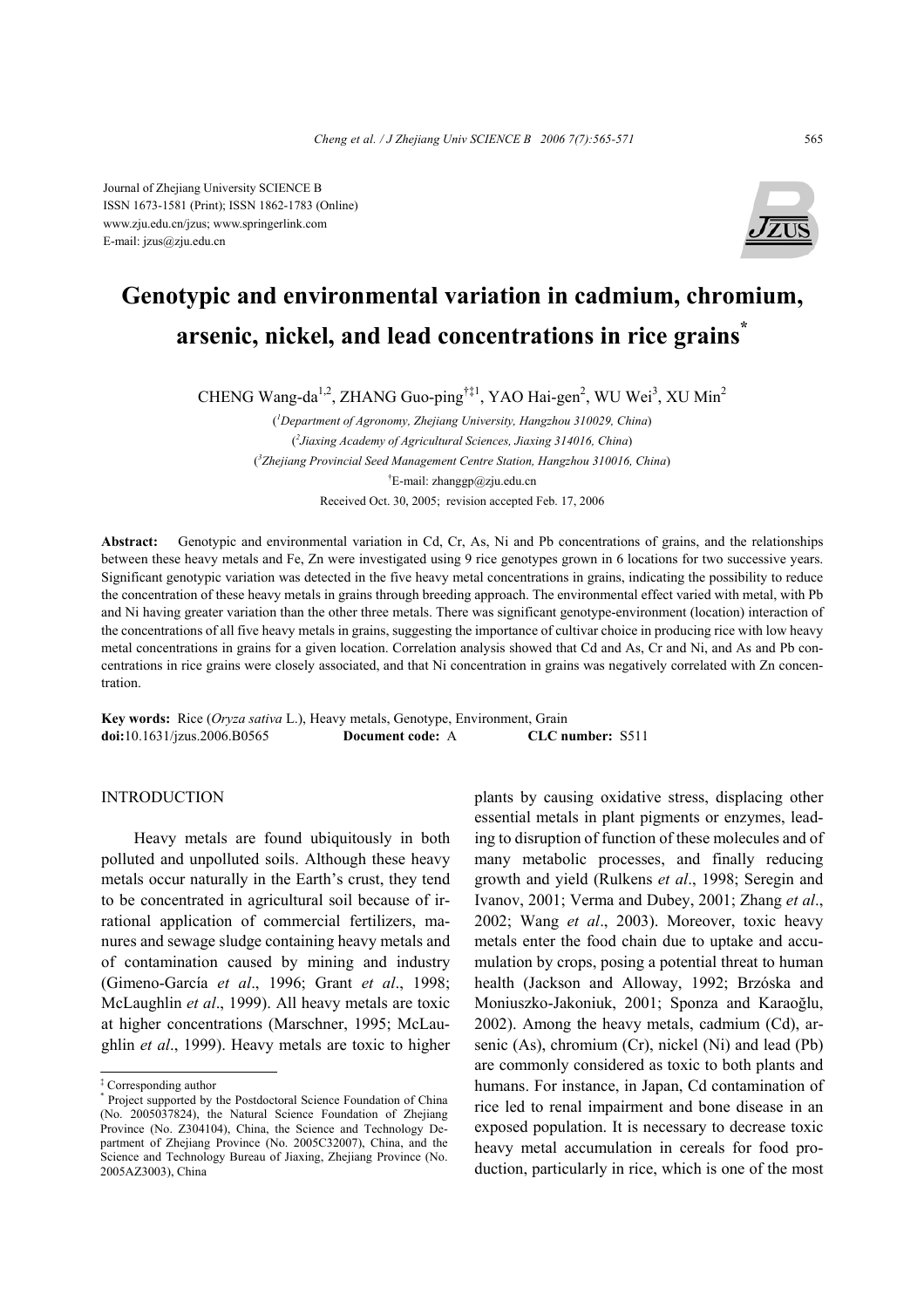frequently consumed cereals worldwide.

Heavy metal accumulation in crops is a function of complex interaction among soil, plant and environmental factors. It has been well documented that the contents of heavy metals in crop plants are closely associated with their levels in soil. Moreover, the uptake and accumulation of heavy metal by plants are largely dependent on the available rather than total level of a metal in soil (Dudka *et al*., 1996; Garrett *et al*., 1998; Norvell *et al*., 2000; Moral *et al*., 2002). The uptake of some heavy metals varies greatly among plant species (Sarić, 1983). In rice, a wide difference exists among genotypes in their ability to accumulate Cd in grains (Morishita *et al*., 1987; Arao and Ae, 2003; Liu *et al*., 2003), indicating the potential possibility of reducing grain Cd accumulation by means of genetic improvement. Breeding for low Cd accumulating cultivars has been undertaken in sunflower and durum wheat (Li *et al*., 1997; Penner *et al*., 1995). Meanwhile, environmental factors which may alter the availability of heavy metals in soil and the metabolic pattern of crop plants, are also the cause of variation of heavy metal accumulation in crops (Garrett *et al*., 1998; Moral *et al*., 2002; Nan *et al*., 2002; Norvell *et al*., 2000; Wu *et al*., 2002). Thus in moderately contaminated soils, heavy metal accumulation in crops could be reduced by using alternative cultivars with lower accumulation or by improving agronomic practices, such as water and fertilizer management, which lower the availability of heavy metals in the rhizosphere (McLaughlin *et al*., 1999; Melamed *et al*., 2003). These practices will depend on understanding genetic and environmental variation in heavy metal concentrations of crops. However, little is known about genotypic and environmental variation in toxic heavy metals, including Cd, Cr, Ni, Pb and As.

The objectives of the present study were to determine: (1) genotypic and environmental effects on the concentrations of the toxic heavy metals, Cd, As, Cr, Ni and Pb in rice grain; (2) the correlation among these toxic heavy metal and two micro-nutrient (Fe and Zn) concentrations in rice grains.

#### MATERIALS AND METHODS

# **Planting and sampling**

During the rice growing season (May to November) in two successive years, 2002 and 2003, nine *Japonica* rice genotypes, namely Jiahua 1, Xiushui 110, Xiushui 63, Xiushui 11, Guan 95, Xiushui 213, ZH9820, Xiushui 50 and Chunjiang 101, differing in the grain concentration of heavy metals, according to a previous survey (data unpublished), were grown at six locations differing in heavy metal content in soil (Table 1), in Jiaxing, China (31°15′ N, 121°18′ E). In each location, the genotypes were grown in adjacent  $1.8 \text{ m} \times 5.0 \text{ m}$  plots in a paddy field. The experiment was arranged in a randomized complete block design

| Location        | Year | Soil pH |                | $DTPA$ -extractable content in soil $(mg/kg)$ |       |       |       |  |  |  |
|-----------------|------|---------|----------------|-----------------------------------------------|-------|-------|-------|--|--|--|
|                 |      |         | C <sub>d</sub> | Cr                                            | As    | Ni    | Pb    |  |  |  |
| Hehua           | 2002 | 6.31    | 0.045          | 0.561                                         | 0.156 | 0.045 | 3.548 |  |  |  |
|                 | 2003 | 6.23    | 0.048          | 0.578                                         | 0.160 | 0.048 | 3.593 |  |  |  |
| Yuxin           | 2002 | 6.31    | 0.031          | 0.554                                         | 0.158 | 0.033 | 2.932 |  |  |  |
|                 | 2003 | 6.25    | 0.035          | 0.561                                         | 0.159 | 0.032 | 2.900 |  |  |  |
| Buyun           | 2002 | 4.60    | 0.036          | 0.867                                         | 0.156 | 0.027 | 3.548 |  |  |  |
|                 | 2003 | 4.90    | 0.045          | 0.879                                         | 0.157 | 0.027 | 3.545 |  |  |  |
| Daqiao          | 2002 | 5.38    | 0.094          | 0.767                                         | 0.218 | 0.053 | 2.996 |  |  |  |
|                 | 2003 | 5.24    | 0.102          | 0.787                                         | 0.234 | 0.057 | 3.000 |  |  |  |
| Shuangqiao      | 2002 | 5.81    | 0.062          | 0.883                                         | 0.130 | 0.045 | 2.283 |  |  |  |
|                 | 2003 | 5.78    | 0.065          | 0.888                                         | 0.140 | 0.049 | 2.100 |  |  |  |
| Wangjangjin     | 2002 | 5.94    | 0.109          | 0.895                                         | 0.198 | 0.076 | 2.836 |  |  |  |
|                 | 2003 | 5.23    | 0.123          | 0.895                                         | 0.179 | 0.078 | 2.345 |  |  |  |
| Mean            |      |         | 0.066          | 0.760                                         | 0.170 | 0.048 | 2.969 |  |  |  |
| Max./Min. ratio |      |         | 3.97           | 1.62                                          | 1.80  | 2.89  | 1.71  |  |  |  |

**Table 1 Soil characteristics for six locations**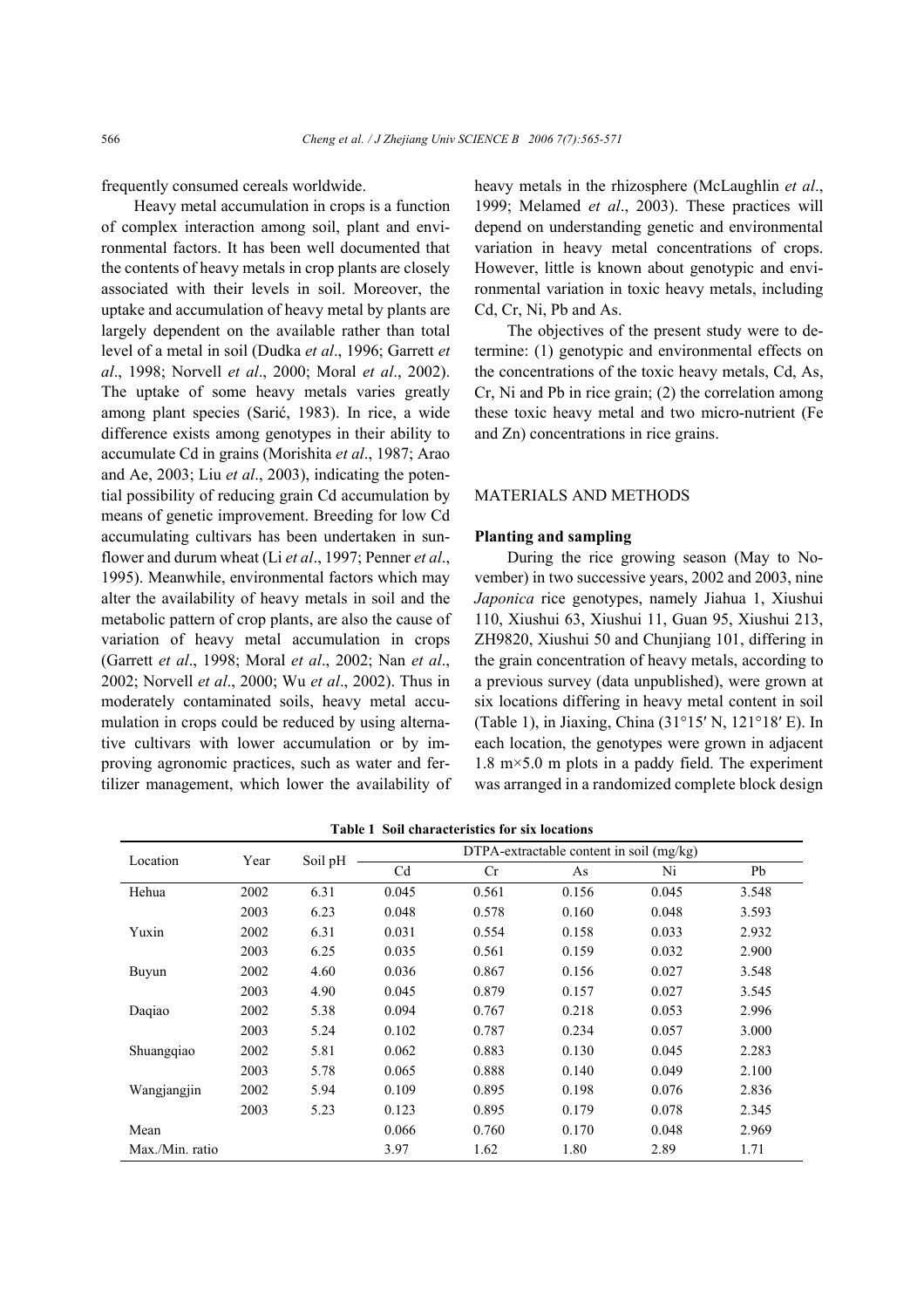with three replicates. Field management followed standard local practice.

When the rice matured, both plants and soil were sampled randomly, with each rice sample consisting of 30~40 panicles, taken from five hills, and each about 1 kg soil sample was taken from the  $0 \sim 15$  cm soil layer.

#### **Heavy metal analysis**

The grain samples were dried in an oven at 70 °C for 48 h, dehulled and then milled. The milled rice was dried at 80 °C for 24 h, ground with a stainless steel grinder and passed through a 100-mesh sieve. The rice powder was ashed in a muffle furnace at 550 °C for 10 h, and dissolved by adding 2 ml of 1:1  $(v/v)$ hydrochloric acid. After being air-dried and crushed, the soil samples were thoroughly mixed, and passed through a 2-mm polyethylene sieve. A pH meter was used to determine soil pH in a mixture of soil and deionized water  $(1:2.5, w/v)$ . Heavy metals in the soil were extracted with 0.005 mol/L DTPA (diethylene triamine pentaacetic acid) according to the method of Lindsay and Norvell (1978). The contents of Cd, As, Cr, Ni, Pb and Zn, Fe in both rice grains and soils were simultaneously determined by ICP-AES (IRIS/AP, Inductively coupled plasma atomic emission spectroscope, TJA, USA). All values reported in this work are the mean of at least three independent measurements.

# **Statistics**

All data were subjected to analysis of variance (ANOVA). Mean values of heavy metal concentrations in grains and soils were compared by the LSD method. Analysis of correlations among heavy metal concentrations in rice grain was performed using a statistical soft DPS (data processing system) developed by Tang and Feng (2002).

#### RESULTS AND ANALYSIS

#### **Heavy metal concentrations in grains and soils**

The pH of the soils at six locations ranged from 4.60 to 6.31, mean of 5.67. The results indicated that weakly acidic soils were predominant locally. The DTPA extracted-metal contents, which are commonly recognized as available for the uptake by plants, also

differed greatly among the soils. Among the five heavy metals in this study, Cd showed the largest relative difference; presented as the ratio of the maximum/minimum concentration, with 3.97 fold and Ni ranked the second with a relative difference of 2.89 fold among the locations. In contrast, the other three elements, Cr, As and Pb had smaller differences, less than two fold. The difference in heavy metal content among locations with the same kind of soil could be due to different contamination.

A large difference in grain metal concentration was found among locations and genotypes, but not between years, although slightly higher in 2003 than in 2002 except for Pb (Tables 2 and 3). In terms of location, Pb had the largest relative difference with more than 21.1-fold, ranging from 0.013 mg/kg in Yuxin to 0.281 mg/kg in Daqiao, on average of the nine genotypes, and As had the smallest relative difference with less than 1.8-fold, ranging from 0.054 mg/kg in Buyun to 0.094 mg/kg in Daqiao. The relative difference among locations for other elements ranged from 1.9- to 2.9-fold. In terms of genotype, Cd showed the largest relative difference, being 7.4-fold averaged over the six locations, ranging from 0.025 mg/kg for Chunjiang 101 to 0.185 mg/kg for Xiushui 110. There were 3.4-, 3.1- and 2.7-fold differences in Cr, Pb and As concentrations, respectively, ranging from 0.29 mg/kg of ZH9820 to 0.98 mg/kg of Xiushui 50 for Cr, from 0.037 mg/kg of Xiushui 50 to 0.114 mg/kg of Xiushui 11 for Pb, and from 0.034 mg/kg of Chunjiang 101 to 0.090 mg/kg of Jiahua 1 for As, respectively. Ni had smallest relative difference among genotypes with less than 1.5-fold, although the difference was also significant. In the present study, approximately 34.72%, 10.19% and 10.18% of rice samples had the Cd, Cr and Pb concentration beyond the AMV (allowable maximum value) (Codex Alimentarius Commission, 2000), respectively, while no sample had Ni and As concentrations higher than the corresponding AMV, indicating that the major issue in safe rice production locally is the risk posed by Cd, Cr and Pb contamination.

# **Genetic and environmental effect on concentrations of the heavy metals in rice grain**

The effects of location, genotype and interaction of location by genotype on the five heavy metal concentrations in rice grain were all highly significant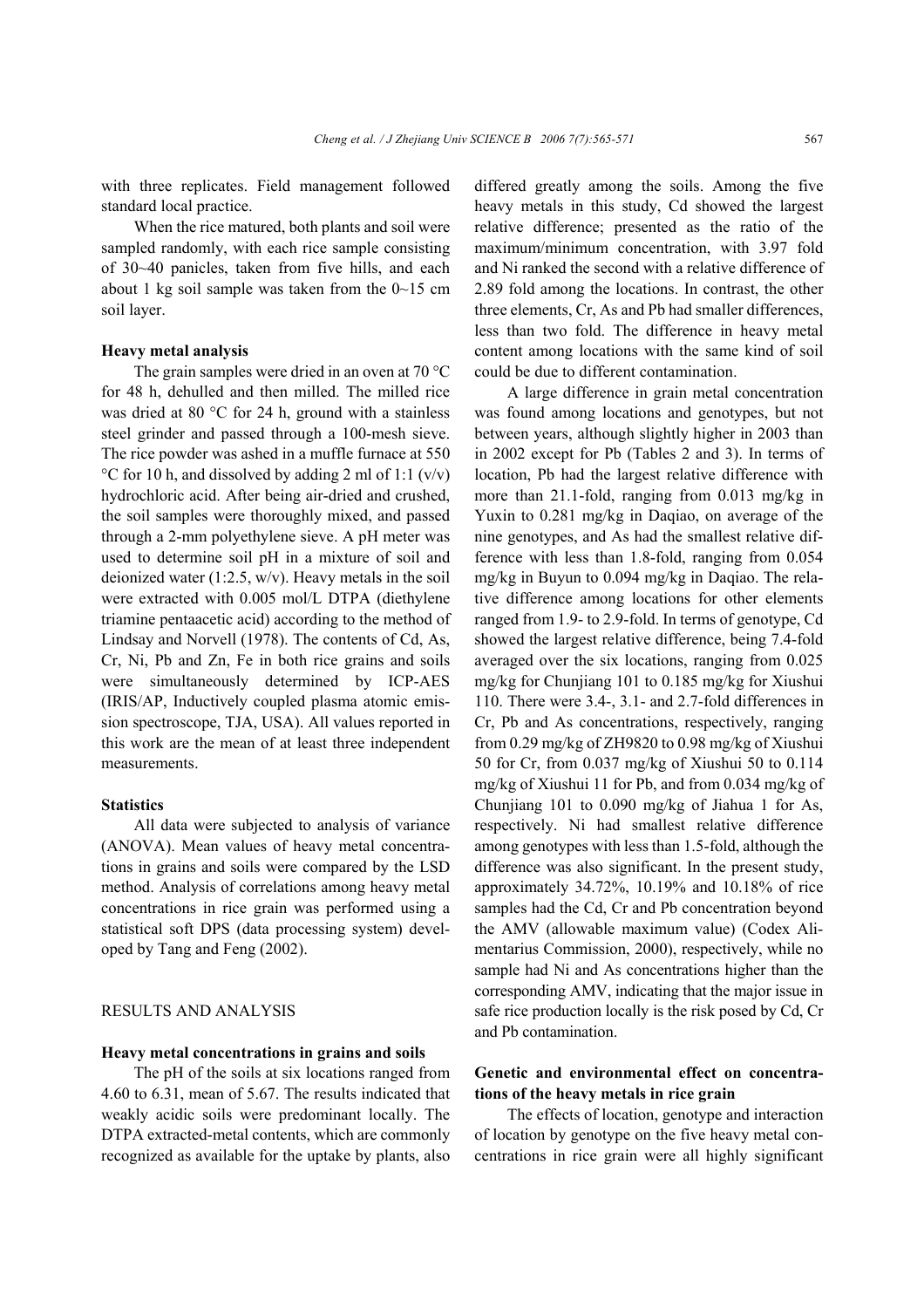(Table 3), but no significant effect was found for year and interactions of year and location or genotype and interaction of location by genotype. The contribution of each factor or interaction between factors to the total variation (sum of square, *SS*) varied greatly in heavy metals. For Cd, genotype was the largest, being 44.79% of total *SS*, followed by interaction of genotype by location, being 41.70% of total *SS*, while all other factors and interactions only occupied 13.51% of total *SS*, indicating the predominance of genotype in affecting variation of grain Cd concentration. For

Cr, As and Ni, the interaction of genotype by location was the largest, being 46.22%, 52.37% and 49.78% of total *SS*, respectively, and followed by genotype for Cr and As, and by location for Ni, while all other interactions had little contribution to the total *SS*. For Pb, the largest contributor of the total *SS* was location, being 51.27%, and interaction of location by genotype ranked second, being 40.77% of the total *SS*. With the similar to the other four metals, other interactions showed little effect on the variation of grain Pb concentration.

**Table 2 Concentration (mg/kg) of five toxic heavy metals in grains of nine rice genotypes grown at six locations for two years** 

|          | Effect        | C <sub>d</sub> | Cr                | As         | Ni                | Pb         |
|----------|---------------|----------------|-------------------|------------|-------------------|------------|
| Year     | 2002          | 0.090a         | 0.47a             | 0.072a     | 0.52a             | 0.079a     |
|          | 2003          | 0.092a         | 0.48a             | 0.077a     | 0.54a             | 0.075a     |
| Location | Hehua         | 0.086 b        | 0.22e             | $0.082$ ab | 0.39d             | $0.044$ bc |
|          | Yuxin         | 0.078c         | 0.45c             | $0.069$ bc | 0.68 <sub>b</sub> | $0.013$ d  |
|          | Buyun         | $0.061$ d      | 0.60a             | 0.054c     | 0.74a             | $0.028$ cd |
|          | Dagiao        | 0.115a         | 0.64a             | 0.094a     | 0.63c             | 0.281a     |
|          | Shuangqiao    | 0.094 b        | 0.38d             | $0.070$ bc | 0.40d             | 0.057 b    |
|          | Wangjangjin   | 0.113a         | 0.53 b            | $0.078$ ab | 0.32e             | $0.038$ bc |
| Genotype | Jiahua 1      | 0.082 d        | 0.42c             | 0.090a     | 0.55 b            | 0.079c     |
|          | Xiushui 110   | 0.185a         | 0.48 <sub>b</sub> | $0.088$ ab | 0.43 f            | $0.100$ ab |
|          | Xiushui 11    | 0.093c         | $0.41$ cd         | $0.083$ ab | $0.49$ cd         | 0.114a     |
|          | Xiushui 63    | $0.097$ bc     | $0.37$ cd         | $0.075$ bc | $0.48$ de         | $0.042$ de |
|          | Guan 95       | 0.101 b        | 0.49 <sub>b</sub> | $0.063$ cd | 0.62a             | 0.099 b    |
|          | Xiushui 213   | $0.099$ bc     | 0.36d             | $0.089$ ab | 0.60a             | 0.055 d    |
|          | ZH9820        | 0.068e         | 0.29 <sub>e</sub> | 0.089a     | 0.62a             | $0.111$ ab |
|          | Xiushui 50    | 0.069 e        | 0.98a             | 0.059d     | $0.44$ ef         | 0.037 e    |
|          | Chunjiang 101 | 0.025 f        | 0.47 <sub>b</sub> | 0.034 e    | $0.53$ bc         | 0.056 d    |

Note: The values within a column followed by different letters are significantly different at 95% probability

|  | Table 3 Analysis of variance of grain heavy metal concentration in nine rice genotypes grown at six locations |  |  |
|--|---------------------------------------------------------------------------------------------------------------|--|--|
|  |                                                                                                               |  |  |
|  |                                                                                                               |  |  |

| Sources               |     | C <sub>d</sub> |             | Cr      |              | As     |               | Ni     |             | Pb     |              |
|-----------------------|-----|----------------|-------------|---------|--------------|--------|---------------|--------|-------------|--------|--------------|
| of variation          | df  | SS             | $F$ value   | SS      | $F$ value    | SS     | $F$ value     | SS     | $F$ value   | SS     | $F$ value    |
| Year $(Y)$            |     | 0.0004         | 1.87        | 0.0034  | 0.08         |        | 0.0013 239.98 | 0.0184 | 0.35        | 0.0013 | 0.93         |
| Error <i>a</i>        |     | 0.0002         |             | 0.0449  |              | 0.0000 |               | 0.0531 |             | 0.0014 |              |
| Location $(L)$        | 5   | 0.0790         | 66.41       | 4.2745  | $86.86^{**}$ | 0.0332 | $6.75***$     | 5.4143 | $124.29$ ** | 1.8386 | $269.24$ **  |
| $Y\times L$           | 5   | 0.0004         | 0.30        | 0.0663  | 1.35         | 0.0006 | 0.12          | 0.0576 | 1.32        | 0.0036 | 0.53         |
| Error <i>b</i>        | 10  | 0.0024         |             | 0.0984  |              | 0.0098 |               | 0.0871 |             | 0.0137 |              |
| Genotype $(G)$        | 8   | 0.3485         | $237.23$ ** | 7.6782  | $119.04***$  | 0.0716 | $14.01***$    | 1.0478 | $23.17***$  | 0.1746 | 33.49**      |
| $Y\times G$           | 8   | 0.0007         | 0.49        | 0.0737  | 1.14         | 0.0005 | 0.11          | 0.0287 | 0.63        | 0.0021 | 0.41         |
| $L\times G$           | 40  | 0.3245         | $44.18***$  | 11.5180 | 35.72**      | 0.1998 | $7.82***$     | 7.4364 | 32.88**     | 1.4622 | $56.10^{**}$ |
| $Y \times L \times G$ | 40  | 0.0043         | 0.59        | 0.3874  | 1.20         | 0.0034 | 0.13          | 0.2535 | 1.12        | 0.0260 | 1.00         |
| Error $c$             | 96  | 0.0176         |             | 0.7740  |              | 0.0613 |               | 0.5427 |             | 0.0626 |              |
| Total                 | 214 | 0.778          |             | 24.919  |              | 0.382  |               | 14.940 |             | 3.586  |              |

Note: *SS:* Sum of square; \*\* represents significant and highly significant at 99% probability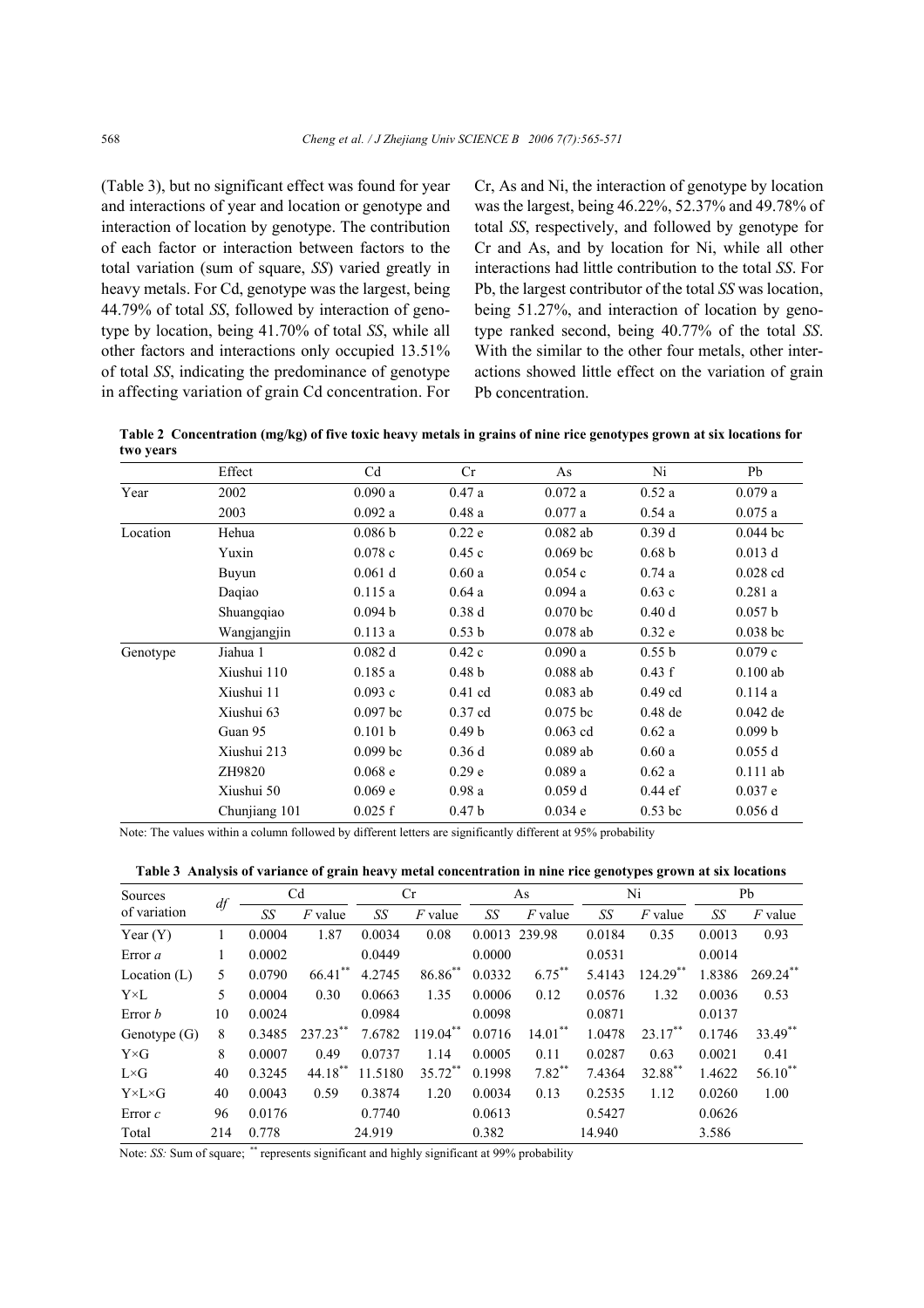# **Correlations among the concentrations of five toxic heavy metals and Fe, Zn in rice grain**

The correlation among five toxic heavy metals and Zn, Fe concentrations, is shown in Table 4. A significant positive correlation was found between Cd and As, Cr and Ni, As and Pb or Zn, and Fe and Zn. In contrast, there was a significant negative association between Zn and Ni. These results indicate that high Cd and As concentrations would likely happen simultaneously, and the same thing could occur for Cr and Ni, As and Pb or Zn as well as grain Zn and Fe. Moreover, the results indicated that grain Zn concentration would be lower in grain with higher Ni concentration.

# DISCUSSION

It becomes increasingly concern whether the safe agricultural product with lower heavy metal content can be produced in the slightly and moderately contaminated soils in light of extensive occurrence of the contamination. Development of the cultivars with lower toxic heavy metal accumulation in edible parts and meanwhile with high tolerance is commonly considered as the most effective approach for solving the issue. The existence of genetic difference in heavy metal uptake and accumulation, as well as tolerance has been found in diverse crop plants, including rice (Aniol and Gustafson, 1990; Yang *et al*., 2000; Zhang *et al*., 2000; Arao and Ae, 2003; Liu *et al*., 2003), indicating the possibility of developing the reasonable cultivars suitable for planting in the contaminated soil. However, most researches on the genetic difference in heavy metal uptake and accumulation are conducted in the pot or

hydroponic solution, few investigations are done in the field. In the present research, we planted 9 rice genotypes in 6 locations with different soil DTPAextracted heavy metal content, and found a huge difference in grain heavy metal concentration among the cultivars, in particular for Cd. Except for Pb, the genotypic effect on the variation of other four heavy metal content is much larger than the environmental effect. The results confirmed the possibility of reducing Cd, Cr, As and Ni concentration in rice grains through using low-accumulation cultivars. On the other hand, Pb concentration in grains is mainly dependent on the environment (soil condition). Thus the effective strategies of reducing Pb uptake and accumulation should be agronomic measurements, which may cause reduced Pb bio-availability in soil or uptake by the plants. Moreover, this study found a highly significant interaction between cultivar (genotype) and location (environment) in all the 5 heavy metal concentration of grains, suggesting the importance of using proper cultivars in a given environment. Although the mechanism of the interaction remains to be clarified, it may be assumed that the changeable growth and metabolic properties of rice plants, in particular of their roots under different environmental conditions could be relevant.

Interactions among the co-existed elements present at root surface and within the plants also affect their uptake and accumulation in plants (Fox, 1974; Anderson *et al*., 1992; Nan *et al*., 2002). In the current study, interaction between heavy metals and Fe or Zn, two important nutrients for human health, was detected. It was shown that Cd and As concentrations tended to change simultaneously in rice grains, and that the same tendency could be found for Cr and Ni, and As and Pb. In contrast, Zn concentra-

|                |            |           |             | r                      |        |            |    |
|----------------|------------|-----------|-------------|------------------------|--------|------------|----|
|                | Cd         | Cr        | As          | Ni                     | Pb     | Fe         | Zn |
| C <sub>d</sub> |            |           |             |                        |        |            |    |
| Cr             | 0.1665     |           |             |                        |        |            |    |
| As             | $0.4162**$ | $-0.0823$ |             |                        |        |            |    |
| Ni             | 0.0320     | 0.2008    | 0.0089      |                        |        |            |    |
| Pb             | 0.1613     | 0.0672    | $0.1967$ *  | 0.0384                 |        |            |    |
| Fe             | 0.1761     | 0.1460    | 0.0512      | $-0.0477$              | 0.0869 |            |    |
| Zn             | 0.1655     | 0.0234    | $0.2763$ ** | $-0.2241$ <sup>*</sup> | 0.0154 | $0.5202**$ |    |

**Table 4 Correlations among concentrations of toxic heavy metal and two nutrients in rice grains** 

\* and \*\* represent significant and highly significant at 95% and 99% probability, respectively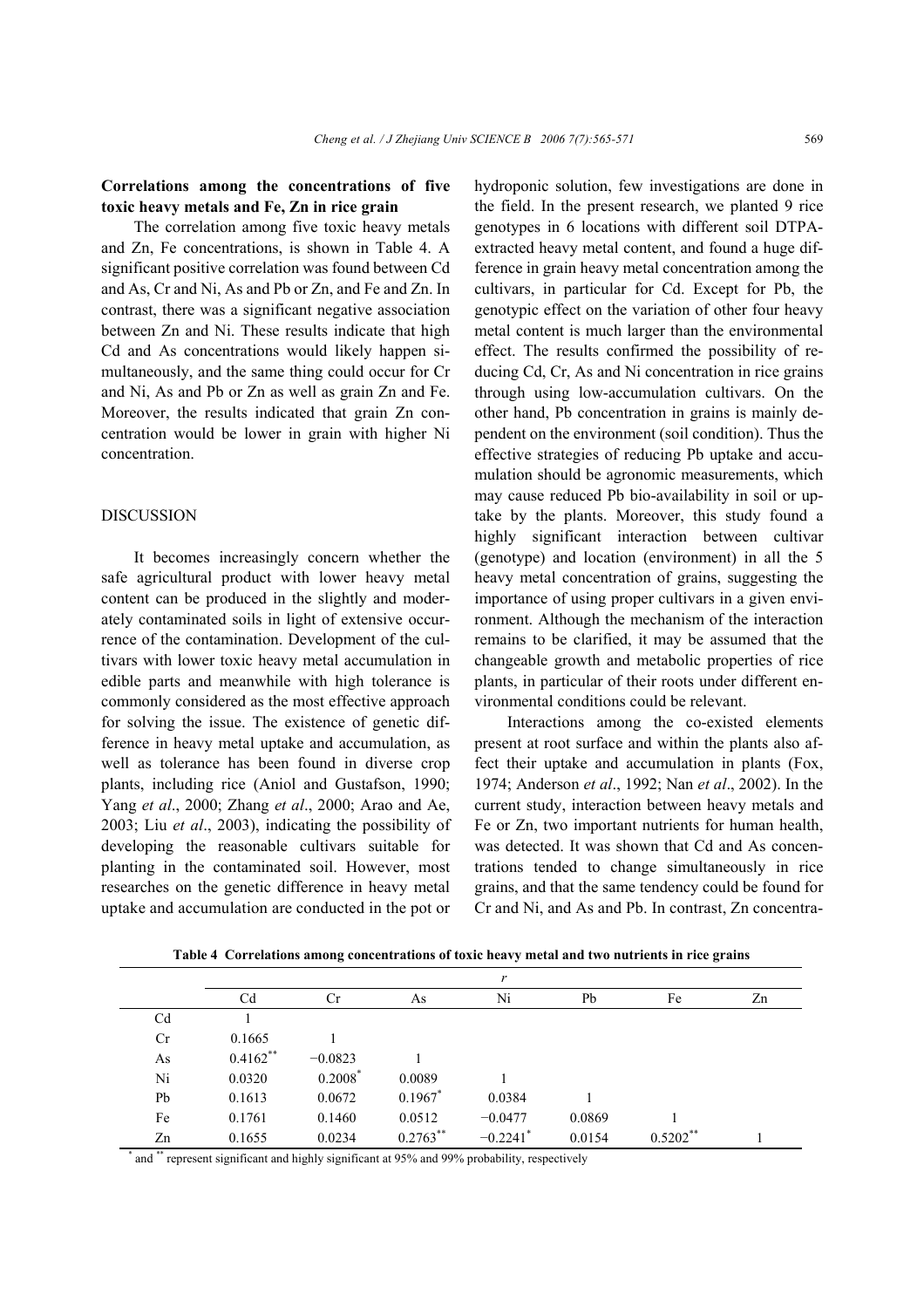tion in grains showed significant negative correlation with Ni concentration. Much research had been conducted on the interaction of Cd and Zn in uptake and accumulation in plant because of their normally accompanying pollution in soil (Nan *et al*., 2002). Some reports concluded that Cd addition decreased the Zn concentration in corn (Root *et al*., 1975) and barley (Wu and Zhang, 2002). However, there were also contrasting reports on the relationship between Cd and Zn. For instance, Smilde *et al*.(1992), Moraghan (1993) and Nan *et al*.(2002) reported that Zn and Cd concentration in plants was synergistic. Clarke *et al*.(1997) found that the near-isogenic high/low Cd lines of durum wheat did not differ in grain Zn concentrations. This study did not find a distinct relationship between Cd and Zn concentrations in rice grains. The difference between the present results and those of others may be ascribed to the experimental conditions. It can be suggested that the interaction between heavy metals is more complex in the field than in the hydroponic solution and other elements. Chemical and physical properties of soil supposedly affect in the diverse patterns the bio-availability and uptake of both Zn and Cd, thus interfering with the interaction of Zn and Cd in their bio-availability and uptake. More researches should be done to gain understanding of the relationships between mineral nutrients and toxic heavy metals in their availability in soil and accumulation in plants, in order to develop rice cultivars with a balanced nutrient component and lower toxic heavy metal concentration.

#### **References**

- Anderson, O., Niagara Nielsen, J.B., Nordberg, G.F., 1992. Factors Affecting the Intestinal Uptake of Cadmium from the Diet. *In*: Nordberg, G.F., Herber, R.F.M., Alessio, L. (Eds.), Cadmium in the Human Environment: Toxicity and Carcinogenicity. International Agency for Research on Cancer, Lyon, France, p.359-363.
- Aniol, A., Gustafson, J.P., 1990. Genetics of Tolerance in Agronomic Plants. *In*: Shaw, A.J. (Ed.), Heavy Metal Tolerance in Plants: Evolutionary Aspects. CRC Press, Boca Raton, Florida, p.179-193.
- Arao, T., Ae, N., 2003. Genotypic variation in cadmium levels of rice grain. *Soil Sci. Plant Nutr.*, **49**(4):473-479.
- Brzóska, M.M., Moniuszko-Jakoniuk, J., 2001. Interactions between cadmium and zinc in the organism. *Food Chem. Toxic.*, **39**(10):967-980. [doi:10.1016/S0278-6915(01) 00048-5]
- Clarke, J.M., DePauw, R.M., Thiessen, L.L., 1997. Redistra-

tion of five pairs of durum wheat genetics stocks near-isogenic for cadmium concentration. *Crop Sci.*, **37**:297.

- Codex Alimentarius Commission, 2000. Report of the Thirty-Second Session of the Codex Committee on Food Additives and Contaminants. Joint FAO/WHO Food Standards Programme, Beijing, China.
- Dudka, S., Piotrowska, M., Terelak, H., 1996. Transfer of cadmium, lead and zinc from industrially contaminated soil to crop plants: a field study. *Environ. Pollut.*, **94**(2):181-188. [doi:10.1016/S0269-7491(96)00069-3]
- Fox, M.R.S., 1974. Effect of essential minerals on cadmium toxicity: a review. *J. Food Sci.*, **39**:321-324.
- Garrett, R.G., MacLaurin, A.I., Gawalko, E.J., Tkachuk, R., 1998. A prediction model for estimating the cadmium content of durum wheat from soil chemistry. *J. Geochem. Exploration*, **64**(1-3):101-110. [doi:10.1016/S0375-6742 (98)00023-5]
- Gimeno-García, E., Andreu, V., Boluda, R., 1996. Heavy metals incidence in the application of inorganic fertilizers and pesticides to rice farming soil. *Environ. Pollut.*, **92**(1):19-25. [doi:10.1016/0269-7491(95)00090-9]
- Grant, C.A., Buckley, W.T., Bailey, L.D., Selles, F., 1998. Cadmium accumulation in crops. *Can. J. Plant Sci.*, **78**:1-17.
- Jackson, A.P., Alloway, B.J., 1992. The Transfer of Cadmium from Agricultural Soils to the Human Food Chain. *In*: Adriado, D.C. (Ed.), Biogeochemistry of Trace Metals. Lewis Publishers, Boca Raton, FL, p.109-158.
- Li, Y.M., Chaney, R.L., Schneiter, A.A., Miller, J.F., Elias, E.M., Hammond, J.J., 1997. Screening for low grain cadmium phenotypes in sunflower, durum wheat and flax. *Euphytica*, **94**(1):23-30. [doi:10.1023/A:1002996405463]
- Lindsay, W.L., Norvell, W.A., 1978. Development of a DTPA soil test for zinc, iron, manganese and copper. *Soil Sci. Society of Ame. J.*, **42**:421-428.
- Liu, J.G., Liang, J.S., Li, K.Q., Zhang, Z.J., Yu, B.Y., Lu, X.L., Yang, J.C., Zhu, Q.S., 2003. Correlations between cadmium and mineral nutrients in absorption and accumulation in various genotypes of rice under cadmium stress. *Chemosphere*, **52**(9):1467-1473. [doi:10.1016/S0045- 6535(03)00484-3]
- Marschner, H., 1995. Mineral Nutrition of Higher Plants. Academic Press, London.
- McLaughlin, M.J., Parker, D.R., Clarke, J.M., 1999. Metals and micronutrients-food safety issues. *Field Crops Res.*, **60**(1-2):143-163. [doi:10.1016/S0378-4290(98)00137-3]
- Melamed, R., Cao, X., Chen, M., Ma, L., 2003. Field assessment of lead immobilization in a contaminated soil after phosphate application. *The Science of the Total Environment*, **305**(1-3):117-127. [doi:10.1016/S0048-9697 (02)00469-2]
- Moraghan, J.T., 1993. Accumulation of cadmium and selected elements in flax seed grown on a calcareous soil. *Plant and Soil*, **150**(1):61-68. [doi:10.1007/BF00779176]
- Moral, R., Gilkes, R.J., Moreno-Caselles, J., 2002. A comparison of extractants for heavy metals in contaminated